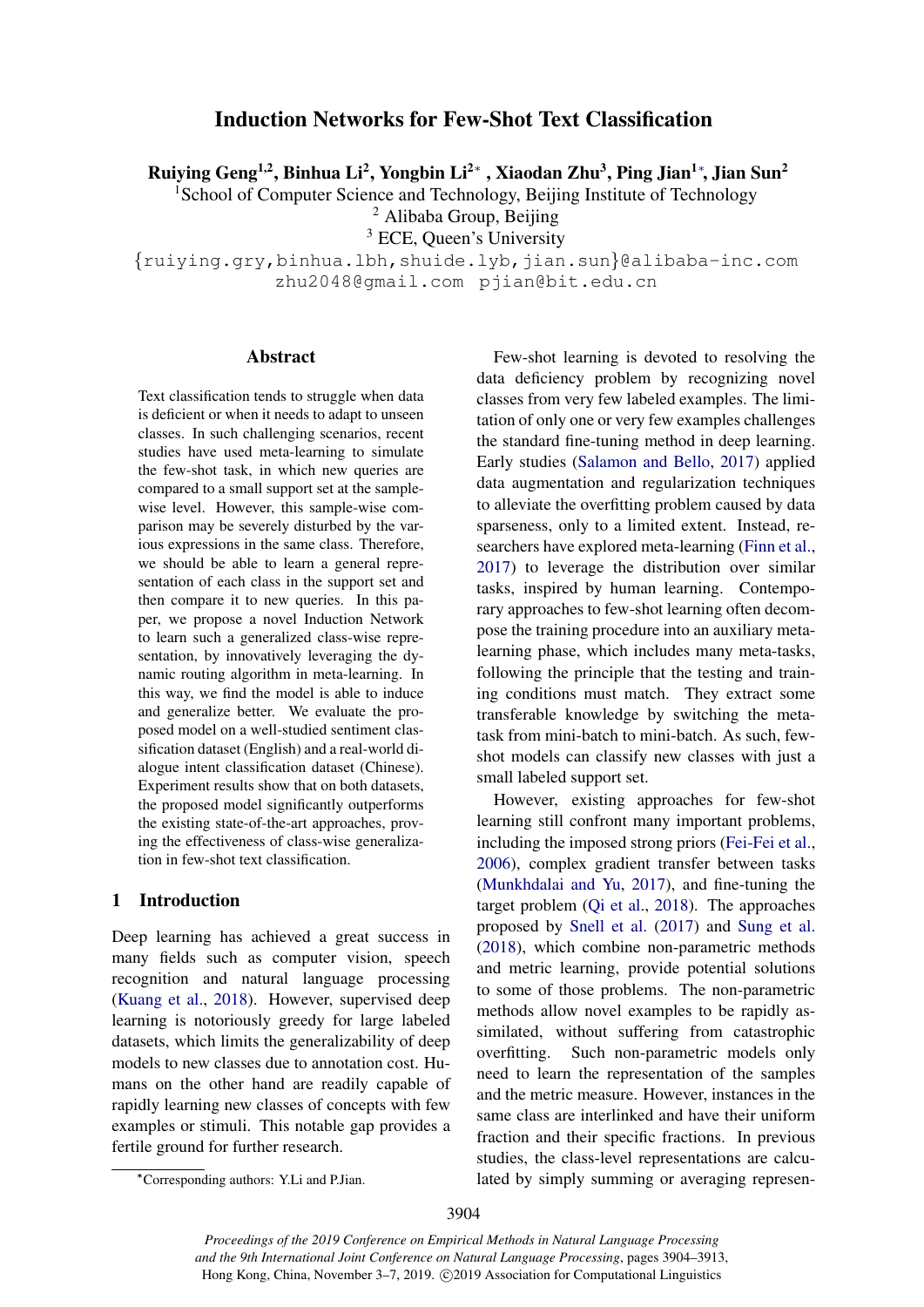tations of samples in the support set. In doing so, essential information may be lost in the noise brought by various forms of samples in the same class. Note that few-shot learning algorithms do not fine-tune on the support set. When increasing size of the support set, the improvement brought by a bigger data size will also be diminished by more sample level noises.

Instead, we explore a better approach by performing induction at the class-wise level: ignoring irrelevant details and encapsulating general semantic information from samples with various linguistic forms in the same class. As a result, there is a need for a perspective architecture that can reconstruct hierarchical representations of support sets and dynamically induce sample representations to class representations.

Recently, capsule network [\(Sabour et al.,](#page-8-5) [2017\)](#page-8-5) has been proposed, which possesses the exciting potential to address the aforementioned issue. A capsule network uses "capsules" that perform dynamic routing to encode the intrinsic spatial relationship between parts and whole that constitutes viewpoint invariant knowledge. Following a similar spirit, we can regard samples as parts and class as a *whole*. We propose the Induction Networks, which aims to model the ability of learning generalized class-level representation from samples in a small support set, based on the dynamic routing process. First, an Encoder Module generates representations for a query and support samples. Next, an Induction Module executes a dynamic routing procedure, in which the matrix transformation can be seen as a map from the sample space to the class space, and then the generation of the class representation is all depending on the routing-by-agreement procedure other than any parameters, which renders a robust induction ability to the proposed model to deal with unseen classes. By regarding the samples' representations as input capsules and the classes' as output capsules, we expect to recognize the semantics of classes that is invariant to sample-level noise. Finally, the interaction between queries and classes is modelled—their representations are compared by a Relation Module to determine if the query matches the class or not. Defining an episodebased meta-training strategy, the holistic model is meta-trained end-to-end with the generalizability and scalability to recognize unseen classes.

The specific contributions of our work are listed

as follows:

- We propose the Induction Networks for fewshot text classification. To deal with samplewise diversity in the few-shot learning task, our model is the first, to the best of our knowledge, that explicitly models the ability to induce class-level representations from small support sets.
- The proposed Induction Module combines the dynamic routing algorithm with typical meta-learning frameworks. The matrix transformation and routing procedure enable our model to generalize well to recognize unseen classes.
- Our method outperforms the current state-ofthe-art models on two few-shot text classification datasets, including a well-studied sentiment classification benchmark and a realworld dialogue intent classification dataset.

# 2 Related Work

### 2.1 Few-Shot Learning

The seminal work on few-shot learning dates back to the early 2000s [\(Fe-Fei et al.,](#page-8-6) [2003;](#page-8-6) [Fei-Fei](#page-8-2) [et al.,](#page-8-2) [2006\)](#page-8-2). The authors combined generative models with complex iterative inference strategies. More recently, many approaches have used a meta-learning [\(Finn et al.,](#page-8-1) [2017;](#page-8-1) [Mishra et al.,](#page-8-7) [2018\)](#page-8-7) strategy in the sense that they extract some transferable knowledge from a set of auxiliary tasks, which then helps them to learn the target few-shot problem well without suffering from overfitting. In general, these approaches can be divided into two categories.

Optimization-based Methods This type of approach aims to learn to optimize the model parameters given the gradients computed from the fewshot examples. [Munkhdalai and Yu](#page-8-3) [\(2017\)](#page-8-3) proposed the Meta Network, which learnt the metalevel knowledge across tasks and shifted its inductive biases via fast parameterization for rapid generalization. [Mishra et al.](#page-8-7) [\(2018\)](#page-8-7) introduced a generic meta-learning architecture called SNAIL which used a novel combination of temporal convolutions and soft attention.

Distance Metric Learning These approaches are different from the above approaches that entail some complexity when learning the target few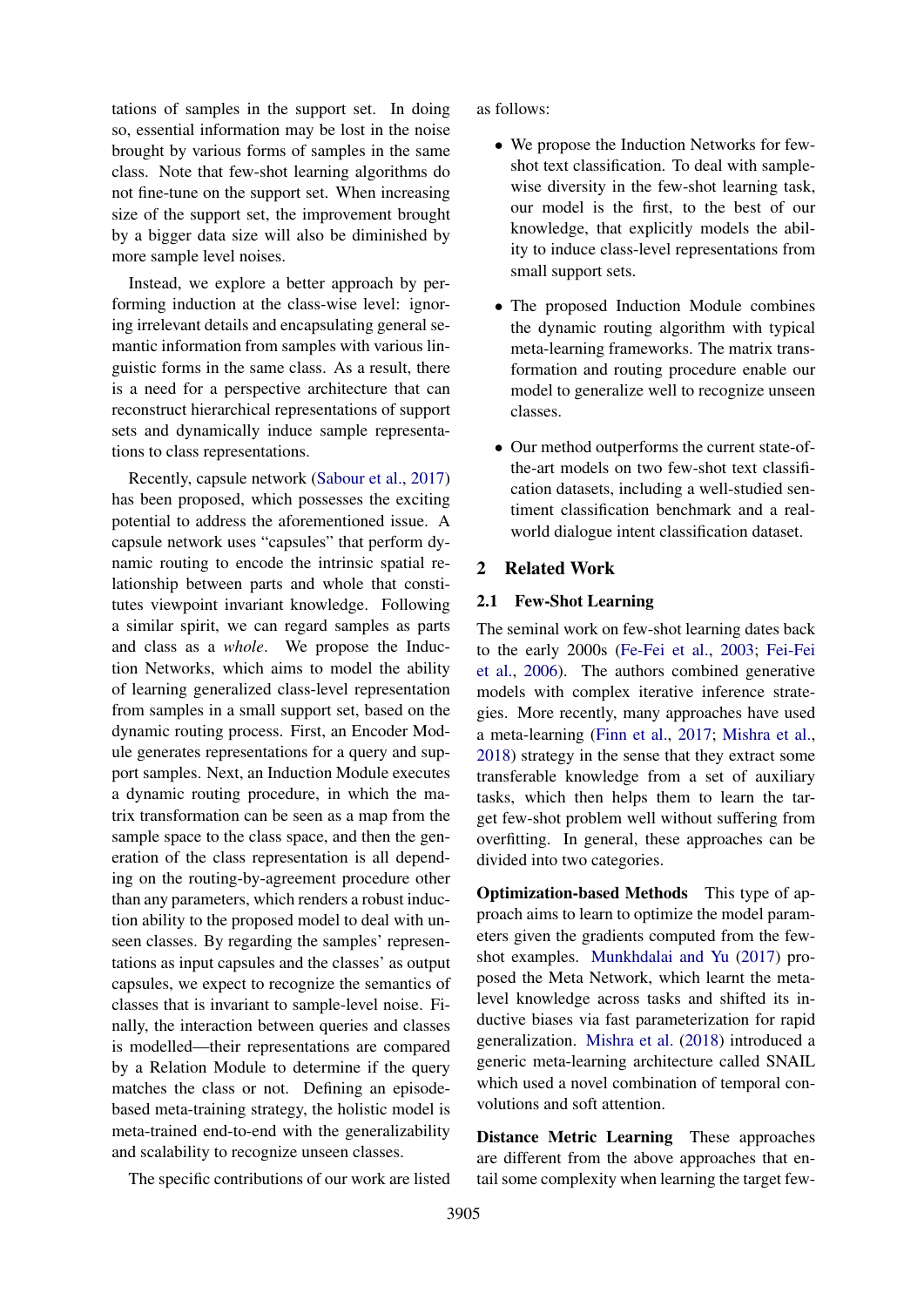shot problem. The core idea in metric-based fewshot learning is similar to nearest neighbours and kernel density estimation. The predicted probability over a set of known labels is a weighted sum of labels of support set samples. [Vinyals et al.](#page-9-3) [\(2016\)](#page-9-3) produced a weighted K-nearest neighbour classifier measured by the cosine distance, which was called Matching Networks. [Snell et al.](#page-9-1) [\(2017\)](#page-9-1) proposed the Prototypical Networks which learnt a metric space where classification could be performed by computing squared Euclidean distances to prototype representations of each class. Different from fixed metric measures, the Relation Network learnt a deep distance metric to compare the query with given examples [\(Sung et al.,](#page-9-2) [2018\)](#page-9-2).

Recently, some studies have been presented focusing specifically on few-shot text classification problems. [Xu et al.](#page-9-4) [\(2018\)](#page-9-4) studied lifelong domain word embeddings via meta-learning. [Yu et al.](#page-9-5) [\(2018\)](#page-9-5) argued that the optimal meta-model may vary across tasks, and they employed the multimetric model by clustering the meta-tasks into several defined clusters. [Rios and Kavuluru](#page-8-8) [\(2018\)](#page-8-8) developed a few-shot text classification model for multi-label text classification where there was a known structure over the label space. [Xu et al.](#page-9-6) [\(2019\)](#page-9-6) proposed a open-world learning model to deal with the unseen classes in the product classification problem. We solve the few-shot learning problem from a different perspective and propose a dynamic routing induction method to encapsulate the abstract class representation from samples, achieving state-of-the-art performances on two datasets.

# 2.2 Capsule Network

The Capsule Network was first proposed by [Sabour et al.](#page-8-5) [\(2017\)](#page-8-5), which allowed the network to learn robustly the invariants in part-whole relationships. Lately, Capsule Network has been explored in the natural language processing field. [Yang](#page-9-7) [et al.](#page-9-7) [\(2018\)](#page-9-7) successfully applied Capsule Network to fully supervised text classification problem with large labeled datasets. Unlike their work, we study few-shot text classification. [Xia et al.](#page-9-8) [\(2018\)](#page-9-8) reused the supervised model similar to that of [Yang et al.](#page-9-7) [\(2018\)](#page-9-7) for intent classification, in which a capsule-based architecture is extended to compute similarity between the target intents and source intents. Unlike their work, we propose Induction Networks for few-shot learning, in which

we propose to use capsules and dynamic routing to learn generalized class-level representation from samples based. The dynamic routing method makes our model generalize better in the few-shot text classification task.

# 3 Problem Definition

### 3.1 Few-Shot Classification

Few-shot classification [\(Vinyals et al.,](#page-9-3) [2016;](#page-9-3) [Snell](#page-9-1) [et al.,](#page-9-1) [2017\)](#page-9-1) is a task in which a classifier must be adapted to accommodate new classes not seen in training, given only a few examples of each of these new classes. We have a large labeled training set with a set of classes  $C_{train}$ . However, after training, our ultimate goal is to produce classifiers on the testing set with a disjoint set of new classes  $C_{test}$ , for which only a small labeled support set will be available. If the support set contains  $K$  labeled examples for each of the C unique classes, the target few-shot problem is called a  $C$ -way  $K$ shot problem. Usually, the  $K$  is too small to train a supervised classification model. Therefore, we aim to perform meta-learning on the training set, and extract transferable knowledge that will allow us to deliver better few-shot learning on the support set and thus classify the test set more accurately.

# 3.2 Training Procedure

The training procedure has to be chosen carefully to match inference at test time. An effective way to exploit the training set is to decompose the training procedure into an auxiliary meta-learning phase and mimic the few-shot learning setting via episode-based training, as proposed in [Vinyals](#page-9-3) [et al.](#page-9-3) [\(2016\)](#page-9-3). We construct an meta-episode to compute gradients and update our model in each training iteration. The meta-episode is formed by randomly selecting a subset of classes from the training set first, and then choosing a subset of examples within each selected class to act as the support set  $S$  and a subset of the remaining examples to serve as the query set  $Q$ . The meta-training procedure explicitly learns to learn from the given support set  $S$  to minimise a loss over the query set Q. We call this strategy as episode-based meta training, and the details are shown in Algorithm 1. It is worth noting that there are exponentially many possible meta tasks to train the model on, making it hard to overfit. For example, if a dataset contains 159 training classes, this leads to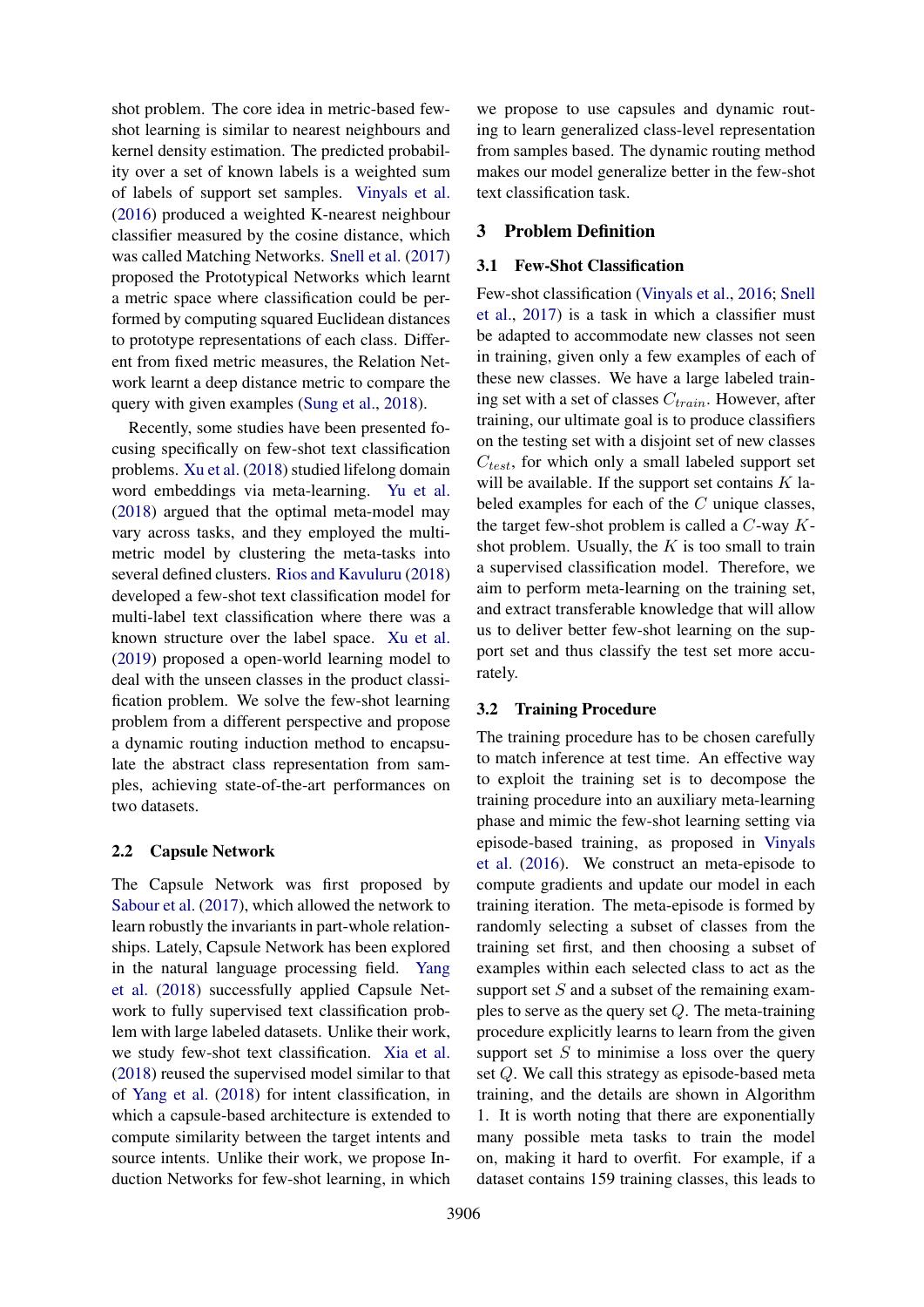### Algorithm 1 Episode-Based Meta Training

- 1: for each episode iteration do
- 2: Randomly select  $C$  classes from the class space of the training set;
- 3: Randomly select  $K$  labeled samples from each of the C classes as support set  $S =$  $\{(x_s, y_s)\}_{s=1}^m$   $(m = K \times C)$ , and select a fraction of the reminder of those C classes' samples as query set  $Q = \{(x_q, y_q)\}_{q=1}^n$ ;
- 4: Feed the support set  $S$  to the model and update the parameters by minimizing the loss in the query set  $Q$ ;

5: end for

$$
\left(\begin{array}{c} 159\\5 \end{array}\right) = 794, 747, 031 \text{ possible } 5 - way \text{ tasks.}
$$

# 4 The Models

Our Induction Networks, depicted in Figure [1](#page-4-0) (the case of 3-way 2-shot model), consists of three modules: Encoder Module, Induction Module and Relation Module. In the rest of this section, we will show how these modules work in each metaepisode.

# 4.1 Encoder Module

This module is a bi-direction recurrent neural network with self-attention as shown in [Lin et al.](#page-8-9) [\(2017\)](#page-8-9). Given an input text  $x = (w_1, w_2, ..., w_T)$ , represented by a sequence of word embeddings. We use a bidirectional LSTM to process the text:

$$
\overrightarrow{h_t} = \overrightarrow{LSTM}(w_t, h_{t-1}) \tag{1}
$$

$$
\overleftarrow{h_t} = \overleftarrow{LSTM}(w_t, h_{t+1}) \tag{2}
$$

And we concatenate  $\overrightarrow{h_t}$  with  $\overleftarrow{h_t}$  to obtain a hidden state  $h_t$ . Let the hidden state size for each unidirectional LSTM be u. For simplicity, we note all the T  $h_t s$  as  $H = (h_1, h_2, ..., h_T)$ . Our aim is to encode a variable length of text into a fixed size embedding. We achieve that by choosing a linear combination of the T LSTM hidden vectors in H. Computing the linear combination requires the self-attention mechanism, which takes the whole LSTM hidden states  $H$  as input, and outputs a vector of weights a:

$$
a = softmax(W_{a2}tanh(W_{a1}H^T))
$$
 (3)

here  $W_{a1} \in R^{d_a \times 2u}$  and  $W_{a2} \in R^{d_a}$  are weight matrices and  $d_a$  is a hyperparameter. The final representation  $e$  of the text is the weighted sum of  $H$ :

<span id="page-3-0"></span>
$$
e = \sum_{t=1}^{T} a_t \cdot h_t \tag{4}
$$

#### 4.2 Induction Module

This section introduces the proposed dynamic routing induction algorithm. We regard these vectors  $e$  obtained from the support set  $S$  by Eq [4](#page-3-0) as sample vectors  $e^s$ , and the vectors  $e$  from the query set  $Q$  as query vectors  $e^q$ . The most important step is to extract the representation for each class in the support set. The main purpose of the induction module is to design a non-linear mapping from sample vector  $e_{ij}^s$  to class vector  $c_i$ :

$$
\left\{ e_{ij}^{s} \in R^{2u} \right\}_{i=1,...C, j=1...K} \mapsto \left\{ c_{i} \in R^{2u} \right\}_{i=1}^{C}.
$$

We apply the dynamic routing algorithm [\(Sabour et al.,](#page-8-5) [2017\)](#page-8-5) in this module, in the situation where the number of the output capsule is one. In order to accept *any*-way *any*-shot inputs in our model, a weight-sharable transformation across all sample vectors in the support set is employed. All of the sample vectors in the support set share the same transformation weights  $W_s \in R^{2u \times 2u}$  and bias  $b_s$ , so that the model is flexible enough to handle the support set at any scale. Each sample prediction vector  $\hat{e}_{ij}^s$  is computed by:

<span id="page-3-1"></span>
$$
\hat{e}_{ij}^s = squash(W_s e_{ij}^s + b_s) \tag{5}
$$

where *squash* is a non-linear squashing function through the entire vector, which leaves the direction of the vector unchanged but decreases its magnitude. Given input vector  $x$ , squash is defined as:

$$
squash(x) = \frac{\|x\|^2}{1 + \|x\|^2} \frac{x}{\|x\|}
$$
 (6)

Eq [5](#page-3-1) encodes important invariant semantic relationships between lower level sample features and higher level class features [\(Hinton et al.,](#page-8-10) [2011\)](#page-8-10). To ensure the class vector encapsulates the sample feature vectors of this class automatically, dynamic routing is applied iteratively. In each iteration, the process dynamically amends the connection strength and makes sure that the coupling coefficients  $d_i$  sum to 1 between class i and all support samples in this class by a "routing softmax":

$$
d_i = softmax(b_i) \tag{7}
$$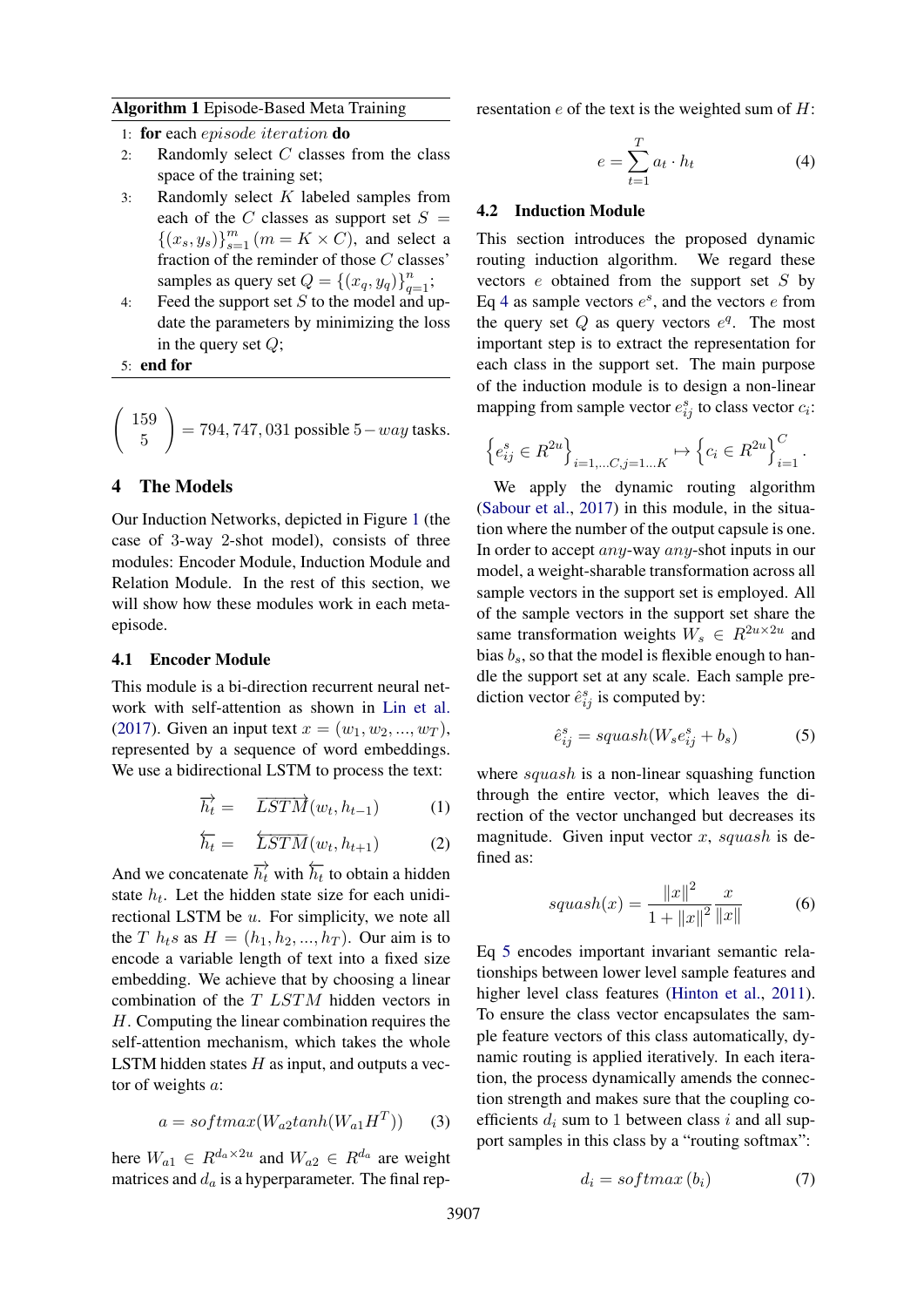<span id="page-4-0"></span>

Figure 1: Induction Networks architecture for a C-way K-shot  $(C = 3, K = 2)$  problem with one query example

where  $b_i$  is the logits of coupling coefficients, and initialized by 0 in the first iteration. Given each sample prediction vector  $\hat{e}_{ij}^s$ , each class candidate vector  $\hat{c}_i$  is a weighted sum of all sample prediction vectors  $\hat{e}_{ij}^s$  in class *i*:

$$
\hat{c}_i = \sum_j d_{ij} \cdot \hat{e}_{ij}^s \tag{8}
$$

then a non-linear "squashing" function is applied to ensure that the length of the vector output of the routing process will not exceed 1:

$$
c_i = squash(\hat{c}_i) \tag{9}
$$

The last step in every iteration is to adjust the logits of coupling coefficients  $b_{ij}$  by a "routing by agreement" method. If the produced class candidate vector has a large scalar output with one sample prediction vector, there is a top-down feedback which increases the coupling coefficient for that sample and decreases it for other samples. This type of adjustment is very effective and robust for the few-shot learning scenario because it does not need to restore any parameters. Each  $b_{ij}$  is updated by:

$$
b_{ij} = b_{ij} + \hat{e}_{ij}^s \cdot c_i \tag{10}
$$

Formally, we call our induction method as dynamic routing induction and summarize it in Algorithm 2.

#### 4.3 Relation Module

After the class vector  $c_i$  is generated by the Induction Module and each query text in the query set is encoded to a query vector  $e^q$  by the Encoder

### Algorithm 2 Dynamic Routing Induction

**Require:** sample vector  $e_{ij}^s$  in support set S and initialize the logits of coupling coefficients  $b_{ij} = 0$ 

**Ensure:** class vector  $c_i$ 

1: for all samples  $j = 1, ..., K$  in class i:

 $2:$  $s_{ij}^s = \frac{s}{W_s e_{ij}^s + b_s}$ 

3: for *iter* iterations do

4: 
$$
d_i = softmax(b_i)
$$

5:  $\hat{c}_i = \sum$  $\sum_j d_{ij} \cdot \hat{e}^s_{ij}$ 

6:  $c_i = squash(\hat{c}_i)$ 7: for all samples  $i = 1, ..., K$  in class i:

8: 
$$
b_{ij} = b_{ij} + \hat{e}_{ij}^s \cdot c_i
$$

9: end for

$$
10: \textbf{Return } c_i
$$

Module, the next essential procedure is to measure the correlation between each pair of query and class. The output of the Relation Module is called the relation score, representing the correlation between  $c_i$  and  $e^q$ , which is a scalar between 0 and 1. Specifically, we use the neural tensor layer [\(Socher et al.,](#page-9-9) [2013\)](#page-9-9) in this module, which has shown great advantages in modeling the relationship between two vectors [\(Wan et al.,](#page-9-10) [2016;](#page-9-10) [Geng et al.,](#page-8-11) [2017\)](#page-8-11). We choose it as an interaction function in this paper. The tensor layer outputs a relation vector as follows:

$$
v(c_i, e^q) = f\left(c_i^T M^{[1:h]} e^q\right) \tag{11}
$$

where  $M^k \in R^{2u \times 2u}, k \in [1, ..., h]$  is one slice of the tensor parameters and  $f$  is a non-linear activation function called RELU [\(Glorot et al.,](#page-8-12) [2011\)](#page-8-12).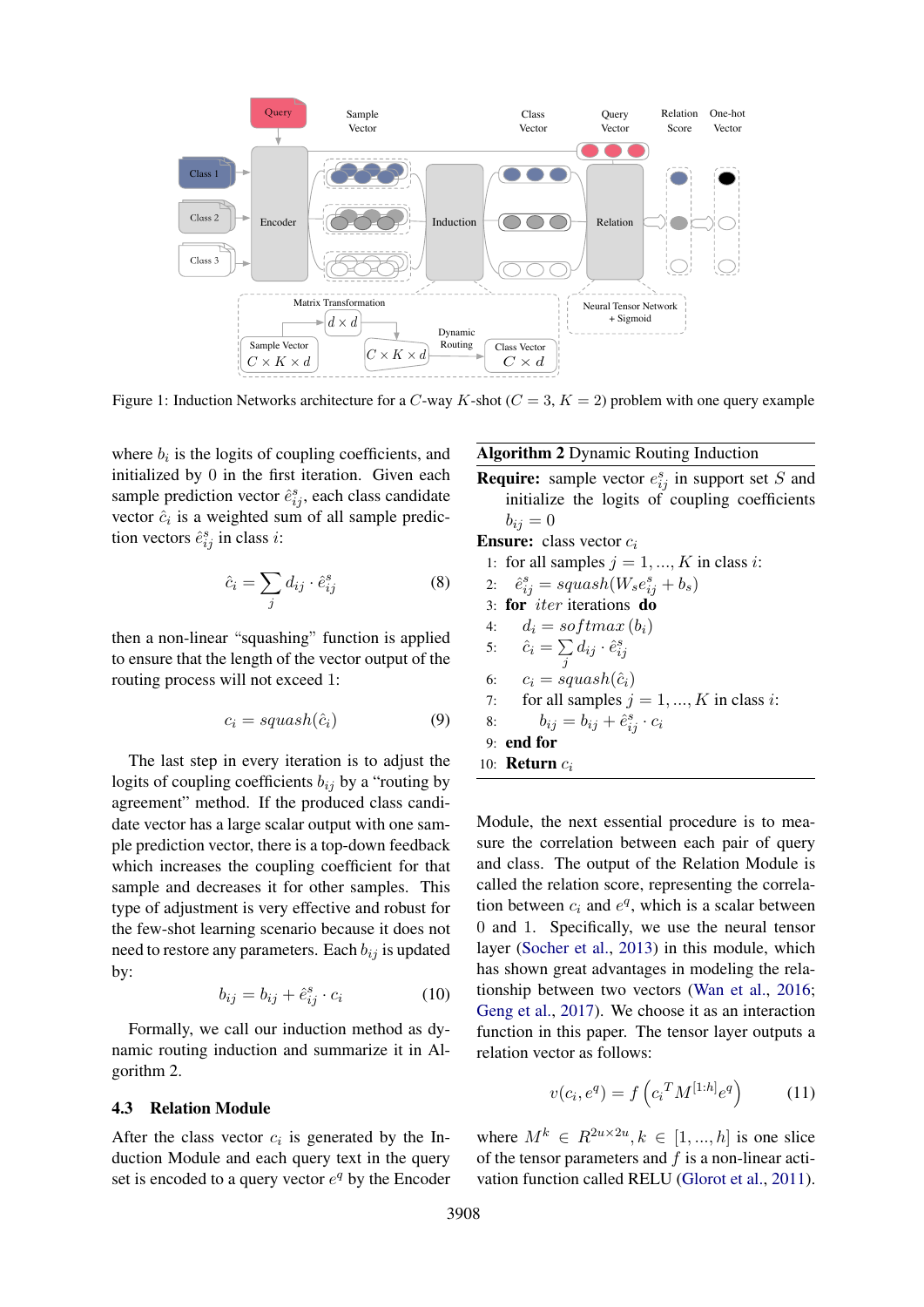The final relation score  $r_{iq}$  between the *i*-th class and the  $q$ -th query is calculated by a fully connected layer activated by a sigmoid function.

$$
r_{iq} = sigmoid(W_r v(c_i, e^q) + b_r)
$$
 (12)

#### 4.4 Objective Function

We use the mean square error (MSE) loss to train our model, regressing the relation score  $r_{iq}$  to the ground truth  $y_q$ : matched pairs have similarity 1 and the mismatched pair have similarity 0. Given the support set S with C classes and query set  $Q =$  $\{(x_q, y_q)\}_{q=1}^n$  in an episode, the loss function is defined as:

$$
L(S, Q) = \sum_{i=1}^{C} \sum_{q=1}^{n} (r_{iq} - \mathbf{1}(y_q == i))^2
$$
 (13)

conceptually we are predicting relation scores, which can be considered as a regression problem and the ground truth is within the space  $\{0, 1\}$ .

All parameters of the three modules are trained jointly by backpropagation. The Adagrad [\(Duchi](#page-8-13) [et al.,](#page-8-13) [2011\)](#page-8-13) is used on all parameters in each training episode. Our model does not need any finetuning on the classes it has never seen due to its generalization nature. The induction and comparison ability are accumulated in the model along with the training episodes.

### 5 Experiments

We evaluate our model by conducting experiments on two few-shot text classification datasets. All the experiments are implemented with Tensorflow.

# 5.1 Datasets

Amazon Review Sentiment Classification (ARSC) Following [Yu et al.](#page-9-5) [\(2018\)](#page-9-5), we use the multiple tasks with the multi-domain sentiment classification [\(Blitzer et al.,](#page-8-14) [2007\)](#page-8-14) dataset. The dataset comprises English reviews for 23 types of products on Amazon. For each product domain, there are three different binary classification tasks. These buckets then form  $23 \times 3 = 69$  tasks in total. Following [Yu et al.](#page-9-5) [\(2018\)](#page-9-5), we select  $12(4 \times 3)$  tasks from 4 domains (Books, DVD, Electronics and Kitchen) as the test set, and there are only five examples as support set for each label in the test set. We create 5-shot learning models on this dataset.

<span id="page-5-0"></span>

|                       | <b>Training Set</b> | <b>Testing Set</b> |
|-----------------------|---------------------|--------------------|
| Class Num<br>Data Num | 159<br>195,775      | 57<br>2.279        |
| Data Num/Class        | >77                 | $20 \sim 77$       |

Table 1: Details of ODIC

<span id="page-5-1"></span>

| Model                                      | <b>Mean Acc</b> |  |
|--------------------------------------------|-----------------|--|
| Matching Networks (Vinyals et al., 2016)   | 65.73           |  |
| Prototypical Networks (Snell et al., 2017) | 68.17           |  |
| Graph Network (Garcia and Bruna, 2017)     | 82.61           |  |
| Relation Network (Sung et al., 2018)       | 83.07           |  |
| SNAIL (Mishra et al., 2018)                | 82.57           |  |
| ROBUSTTC-FSL (Yu et al., 2018)             | 83.12           |  |
| Induction Networks (ours)                  | 85.63           |  |

Table 2: Comparison of mean accuracy (%) on ARSC

Open Domain Intent Classification for Dialog System (ODIC) We create this dataset by fetching the log data on a real-world conversational platform. The enterprises submit various dialogue tasks with a great number of intents, but many intents have only a few labeled samples, which is a typical few-shot classification application. Following the definition of the few-shot learning task, we divide the ODIC into a training set and a testing set and ensure that the labels of the two sets have no intersection. The details of the set partition are shown in Table [1.](#page-5-0)

### 5.2 Experiment Setup

Baselines In this section, the baseline models in our experiments are introduced as follows.

- Matching Networks: a few-shot learning model using a metric-based attention method [\(Vinyals et al.,](#page-9-3) [2016\)](#page-9-3).
- Prototypical Networks: a deep metric-based method using sample average as class prototypes [\(Snell et al.,](#page-9-1) [2017\)](#page-9-1).
- Graph Network: a graph-based few-shot learning model that implements a task-driven message passing algorithm on the samplewise level [\(Garcia and Bruna,](#page-8-15) [2017\)](#page-8-15).
- Relation Network: a few-shot learning model which uses a neural network as the distance metric and sums up sample vectors in the support set as class vectors [\(Sung et al.,](#page-9-2) [2018\)](#page-9-2).
- SNAIL: a class of simple and generic metalearner architectures that use a novel combi-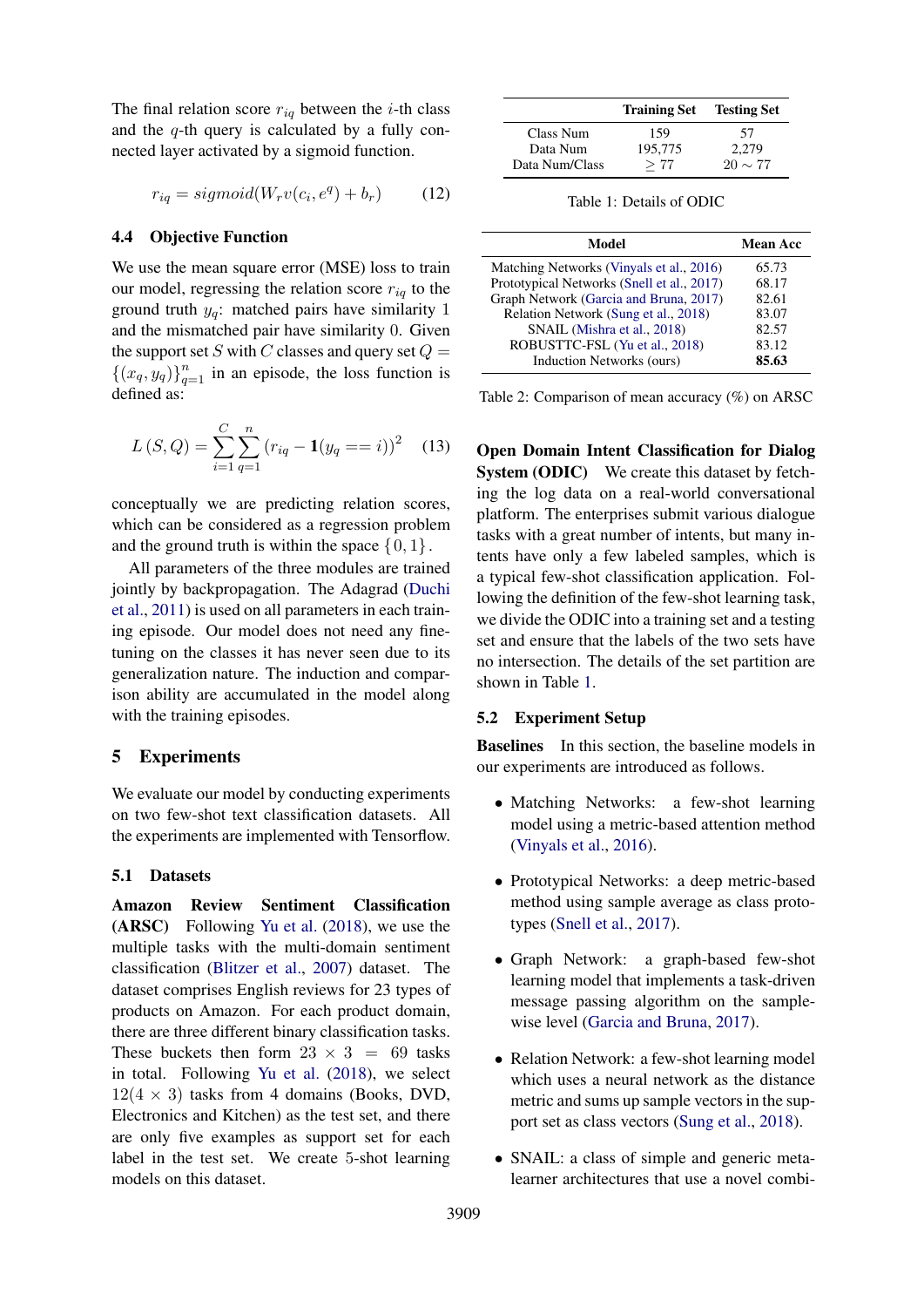<span id="page-6-0"></span>

| Model                                      | 5-way Acc.       |                | 10-way Acc.    |                  |
|--------------------------------------------|------------------|----------------|----------------|------------------|
|                                            | 5-shot           | $10$ -shot     | 5-shot         | $10$ -shot       |
| Matching Networks (Vinyals et al., 2016)   | $82.54 + 0.12$   | $84.63 + 0.08$ | $73.64 + 0.15$ | $76.72 + 0.07$   |
| Prototypical Networks (Snell et al., 2017) | $81.82 + 0.08$   | $85.83 + 0.06$ | $73.31 + 0.14$ | $75.97 + 0.11$   |
| Graph Network (Garcia and Bruna, 2017)     | $84.15 + 0.16$   | $87.24 + 0.09$ | $75.58 + 0.12$ | $78.27 + 0.10$   |
| Relation Network (Sung et al., 2018)       | $84.41 + 0.14$   | $86.93 + 0.15$ | $75.28 + 0.13$ | $78.61 \pm 0.06$ |
| SNAIL (Mishra et al., 2018)                | $84.62 \pm 0.16$ | $87.31 + 0.11$ | $75.74 + 0.07$ | $79.26 \pm 0.09$ |
| Induction Networks (ours)                  | 87.16 $\pm$ 0.09 | $88.49 + 0.17$ | $78.27 + 0.14$ | 81.64 $\pm$ 0.08 |

Table 3: Comparison of mean accuracy (%) on ODIC

nation of temporal convolutions and soft attention [\(Mishra et al.,](#page-8-7) [2018\)](#page-8-7).

• ROBUSTTC-FSL: This approach combines several metric-based methods by clustering the tasks [\(Yu et al.,](#page-9-5) [2018\)](#page-9-5).

The baseline results on ARSC are reported in [Yu et al.](#page-9-5) [\(2018\)](#page-9-5) and we implemented the baseline models on ODIC with the same text encoder module.

Implementation Details We use 300-dimension Glove embeddings [\(Pennington et al.,](#page-8-16) [2014\)](#page-8-16) for ARSC dataset and 300-dimension Chinese word embeddings trained by [Li et al.](#page-8-17) [\(2018\)](#page-8-17) for ODIC. We set the hidden state size of LSTM  $u = 128$  and the attention dimension  $d_a = 64$ . The iteration number *iter* used in dynamic routing algorithm is 3. The relation module is a neural tensor layer with  $h = 100$  followed by a fully connected layer activated by sigmoid. We build 2-way 5-shot models on ARSC following [Yu et al.](#page-9-5) [\(2018\)](#page-9-5), and build episode-based meta training with  $C = [5, 10]$  and  $K = [5, 10]$  for comparison on ODIC. In addition to  $K$  sample texts as support set, the query set has 20 query texts for each of the C sampled classes in every training episode. This means, for example, that there are  $20 \times 5 + 5 \times 5 = 125$  texts in one training episode for the 5-way 5-shot experiments.

Evaluation Methods We evaluate the performance by few-shot classification accuracy following previous studies in few-shot learning [\(Snell](#page-9-1) [et al.,](#page-9-1) [2017;](#page-9-1) [Sung et al.,](#page-9-2) [2018\)](#page-9-2). To evaluate the proposed model with the baselines objectively, we compute mean few-shot classification accuracies on ODIC over 600 randomly selected episodes from the testing set. We sample 10 test texts per class in each episode for evaluation in both 5-shot and 10-shot scenarios. Note that for ARSC, the support set for testing is fixed by [Yu et al.](#page-9-5) [\(2018\)](#page-9-5). Consequently, we just need to run the test episode once for each of the target tasks. The mean accuracy of the 12 target task is compared to the baseline models following [Yu et al.](#page-9-5) [\(2018\)](#page-9-5).

### 5.3 Experiment Results

Overall Performance Experiment results on ARSC are presented in Table [2.](#page-5-1) The proposed Induction Networks achieves a 85.63% accuracy, outperforming the existing state-of-the-art model, ROBUSTTC-FSL, by a notable 3% improvement. We due the improvement to the fact that ROBUSTTC-FSL builds a general metric method by integrating several metrics at the sample level, which faces the difficulty of getting rid of the noise among different expressions in the same class. In addition to that, the task-clustering-based method used by ROBUSTTC-FSL must be found on the relevance matrix, which is inefficient when applied to real-world scenarios where the tasks change rapidly. Our Induction Networks, however, is trained in the meta-learning framework with more flexible generalization and its induction ability can hence be accumulated through different tasks.

We also evaluate our method with a real-world intent classification dataset ODIC. The experiment results are listed in Table [3.](#page-6-0) We can see that our proposed Induction Networks achieves best classification performances on all of the four experiments. In the distance metric learning models (Matching Networks, Prototypical Networks, Graph Network and Relation Network), all the learning occurs in representing features and measuring distances at the sample-wise level. Our work builds an induction module focusing on the class-wise level of representation, which we claim to be more robust to variation of samples in the support set. Our model also outperforms the latest optimization-based method—SNAIL. The difference between Induction Networks and SNAIL shown in Table [3](#page-6-0) is statistically significant under the paired at the 99% significance level. In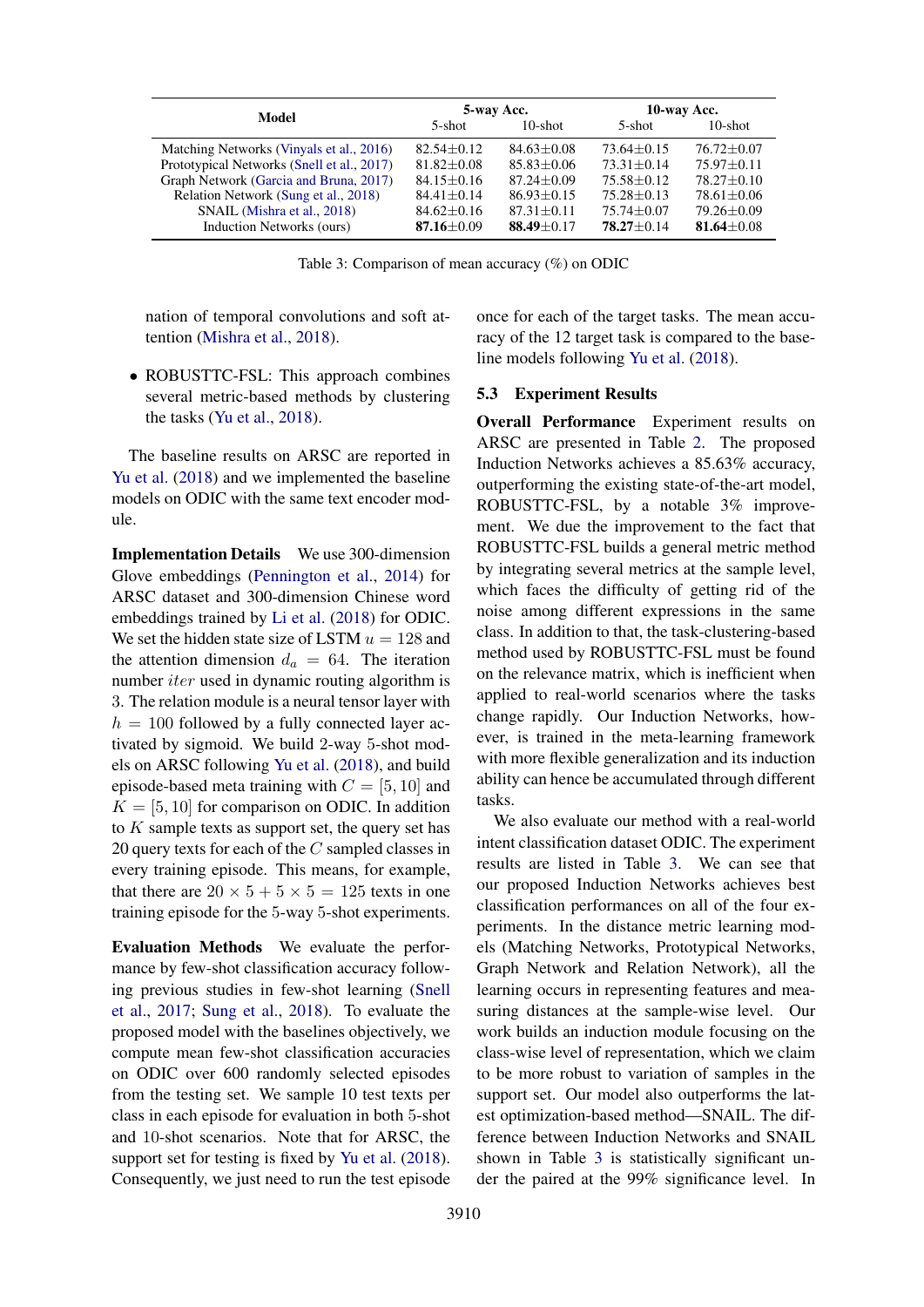<span id="page-7-0"></span>

|                      | <b>Iteration</b> | Accuracy |
|----------------------|------------------|----------|
| Routing+Relation     |                  | 85.63    |
| Routing+Relation     | 2                | 85.41    |
| Routing+Relation     |                  | 85.06    |
| Routing + Cosine     | ι                | 84.67    |
| Sum +Relation        |                  | 83.07    |
| Attention + Relation |                  | 85.15    |

Table 4: Ablation study of Induction Networks on ARSC dataset

addition, the performance difference between our model and other baselines in the 10-shot scenario is more significant than in the 5-shot scenario. This is because in the 10-shot scenario, for the baseline models the improvement brought by a bigger data size is also diminished by more sample level noises.

Ablation Study To analyze the effect of varying different components of the Induction Module and Relation Module, we further report the ablation experiments on the ARSC dataset as shown in Table [4.](#page-7-0) We can see that the best performance is achieved when we used 3 iterations, corresponding to the best result reported in Table [2](#page-5-1) (more rounds of iterations did not further improve the performance), and the table shows the effectiveness of the routing component. We also changed the Induction Module with sum and self-attention and changed Relation Module with cosine distance. Changes in the performances validate the benefit of both the Relation Module and Induction Module. The Attention+Relation models the induction ability by self-attention mechanism, but the ability is limited by the learnt attention parameters. Conversely, the proposed dynamic routing induction method captures class-level information by automatically adjusting the coupling coefficients according to inputted support sets, which is more suitable for the few-shot learning task.

#### 5.4 Further Analysis

We further analyze the effect of transformation and visualize query text vectors to show the advantage of the Induction Networks.

Effect of Transformation Figure [2](#page-7-1) shows the t-SNE [\(Maaten and Hinton,](#page-8-18) [2008\)](#page-8-18) visualization of support sample vectors before and after matrix transformation under the 5-way 10-shot scenario. We randomly select a support set with 50 texts (10) texts per class) from the ODIC testing set, and ob-

<span id="page-7-1"></span>

(a) Before transformation (b) After transformation

Figure 2: Effect of Transformation under the 5-way 10 shot scenario. (a) The support sample vectors before matrix transformation. (b) The support sample vectors after matrix transformation.

<span id="page-7-2"></span>

(a) Relation Network (b) Induction Networks

Figure 3: Query text vector visualization learnt by (a) Relation Network and (b) Induction Networks.

tain the sample vectors  $\left\{e_{ij}^s\right\}_{i=1,\dots 5, j=1\dots 10}$  after the encoder module and the sample prediction vector  $\left\{\hat{e}_{ij}^s\right\}_{i=1,...5,j=1...10}$  after transformation. We can see that the vectors after matrix transformation are more separable, demonstrating the effectiveness of matrix transformation to encode semantic relationships between lower-level sample features and higher-level class features.

Query Text Vector Visualization We also find out that our induction module does not only work well in generating effective class-level features, but also helps the encoders to learn better text vectors, as it can give different weights to instances and features during backpropagation. Figure [3](#page-7-2) shows the t-SNE [\(Maaten and Hinton,](#page-8-18) [2008\)](#page-8-18) visualization of text vectors from the same randomly selected five classes, learnt by the Relation Network and our Induction Networks. It is clear that the text vectors learnt by Induction Networks are better separated semantically than those of Relation Network.

### 6 Conclusion

In this paper, we propose the Induction Networks, a novel neural model for few-shot text classification. We propose to induce the class-level representations from support sets to deal with samplewise diversity in few-shot learning tasks. The Induction Module combines the dynamic routing algorithm with a meta-learning framework, and the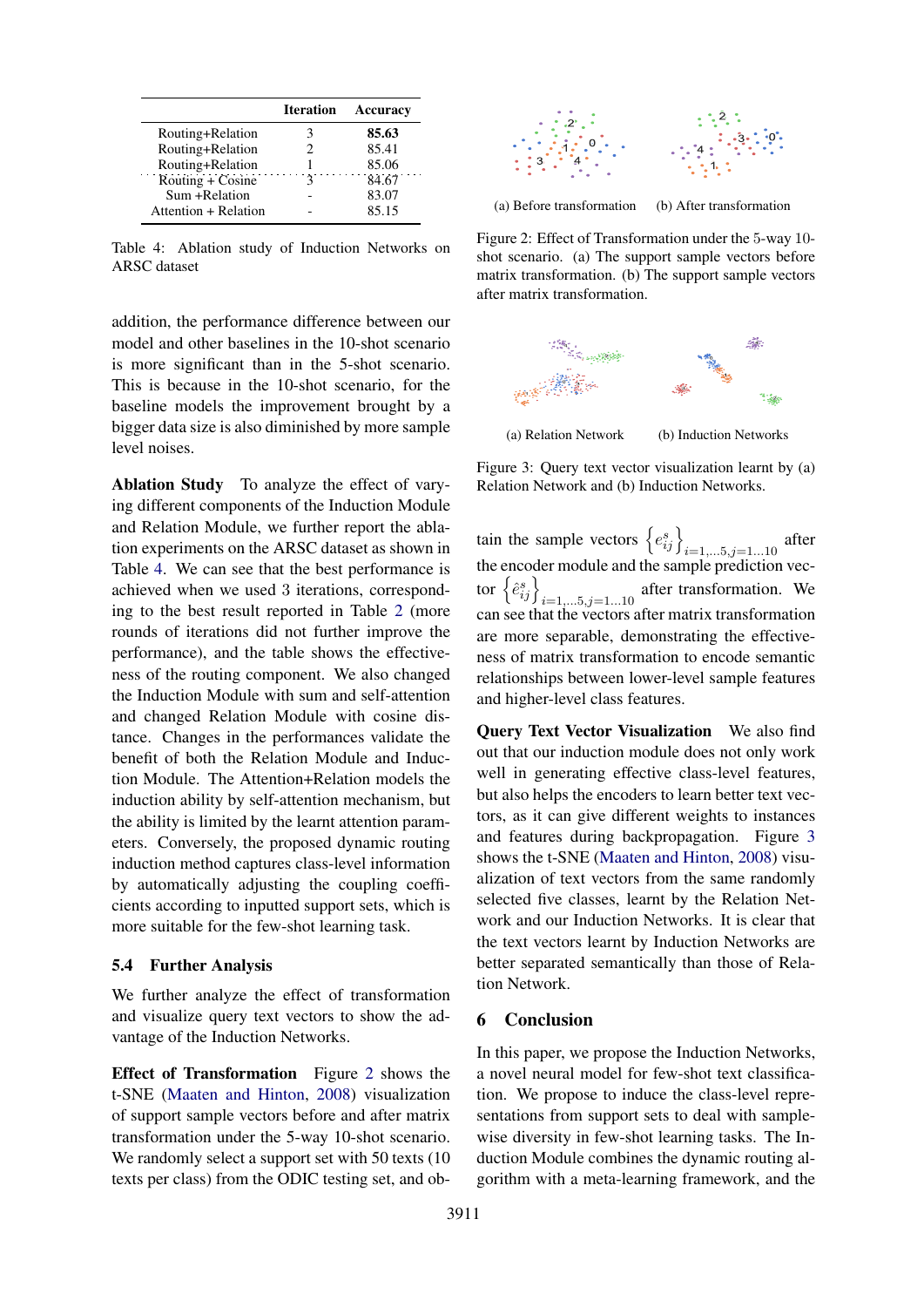routing mechanism makes our model more general to recognize unseen classes. The experiment results show that the proposed model outperforms the existing state-of-the-art few-shot text classification models. We found that both the matrix transformation and routing procedure contribute consistently to the few-shot learning tasks.

### Acknowledgments

The authors would like to thank the organizers of EMNLP-IJCNLP2019 and the reviewers for their helpful suggestions. This research work is supported by the National Key Research and Development Program of China under Grant No. 2017YFB1002103, the National Natural Science Foundation of China under Grant No. 61751201, and the Research Foundation of Beijing Municipal Science & Technology Commission under Grant No. Z181100008918002.

#### References

- <span id="page-8-14"></span>John Blitzer, Mark Dredze, and Fernando Pereira. 2007. Biographies, bollywood, boom-boxes and blenders: Domain adaptation for sentiment classification. In *Proceedings of the 45th annual meeting of the association of computational linguistics*, pages 440–447.
- <span id="page-8-13"></span>John Duchi, Elad Hazan, and Yoram Singer. 2011. Adaptive subgradient methods for online learning and stochastic optimization. *Journal of Machine Learning Research*, 12(Jul):2121–2159.
- <span id="page-8-6"></span>Li Fe-Fei et al. 2003. A bayesian approach to unsupervised one-shot learning of object categories. In *Computer Vision, 2003. Proceedings. Ninth IEEE International Conference on*, pages 1134–1141. IEEE.
- <span id="page-8-2"></span>Li Fei-Fei, Rob Fergus, and Pietro Perona. 2006. Oneshot learning of object categories. *IEEE transactions on pattern analysis and machine intelligence*, 28(4):594–611.
- <span id="page-8-1"></span>Chelsea Finn, Pieter Abbeel, and Sergey Levine. 2017. Model-agnostic meta-learning for fast adaptation of deep networks. In *Proceedings of the 34th International Conference on Machine Learning-Volume 70*, pages 1126–1135. JMLR. org.
- <span id="page-8-15"></span>Victor Garcia and Joan Bruna. 2017. Few-shot learning with graph neural networks. *CoRR*, abs/1711.04043.
- <span id="page-8-11"></span>Ruiying Geng, Ping Jian, Yingxue Zhang, and Heyan Huang. 2017. Implicit discourse relation identification based on tree structure neural network. In *2017 International Conference on Asian Language Processing (IALP)*, pages 334–337. IEEE.
- <span id="page-8-12"></span>Xavier Glorot, Antoine Bordes, and Yoshua Bengio. 2011. Deep sparse rectifier neural networks. In *Proceedings of the fourteenth international conference on artificial intelligence and statistics*, pages 315– 323.
- <span id="page-8-10"></span>Geoffrey E Hinton, Alex Krizhevsky, and Sida D Wang. 2011. Transforming auto-encoders. In *International Conference on Artificial Neural Networks*, pages 44–51. Springer.
- <span id="page-8-0"></span>Shaohui Kuang, Junhui Li, António Branco, Weihua Luo, and Deyi Xiong. 2018. Attention focusing for neural machine translation by bridging source and target embeddings. In *Proceedings of the 56th Annual Meeting of the Association for Computational Linguistics (Volume 1: Long Papers)*, volume 1, pages 1767–1776.
- <span id="page-8-17"></span>Shen Li, Zhe Zhao, Renfen Hu, Wensi Li, Tao Liu, and Xiaoyong Du. 2018. Analogical reasoning on chinese morphological and semantic relations. In *Proceedings of the 56th Annual Meeting of the Association for Computational Linguistics (Volume 2: Short Papers)*, pages 138–143.
- <span id="page-8-9"></span>Zhouhan Lin, Minwei Feng, Cicero Nogueira dos Santos, Mo Yu, Bing Xiang, Bowen Zhou, and Yoshua Bengio. 2017. A structured self-attentive sentence embedding. *arXiv preprint arXiv:1703.03130*.
- <span id="page-8-18"></span>Laurens van der Maaten and Geoffrey Hinton. 2008. Visualizing data using t-sne. *Journal of machine learning research*, 9(Nov):2579–2605.
- <span id="page-8-7"></span>Nikhil Mishra, Mostafa Rohaninejad, Xi Chen, and Pieter Abbeel. 2018. A simple neural attentive metalearner. *In Proceedings of ICLR*.
- <span id="page-8-3"></span>Tsendsuren Munkhdalai and Hong Yu. 2017. Meta networks. In *Proceedings of the 34th International Conference on Machine Learning-Volume 70*, pages 2554–2563. JMLR. org.
- <span id="page-8-16"></span>Jeffrey Pennington, Richard Socher, and Christopher Manning. 2014. Glove: Global vectors for word representation. In *Proceedings of the 2014 conference on empirical methods in natural language processing (EMNLP)*, pages 1532–1543.
- <span id="page-8-4"></span>Hang Qi, Matthew Brown, and David G Lowe. 2018. Low-shot learning with imprinted weights. In *Proceedings of the IEEE Conference on Computer Vision and Pattern Recognition*, pages 5822–5830.
- <span id="page-8-8"></span>Anthony Rios and Ramakanth Kavuluru. 2018. Fewshot and zero-shot multi-label learning for structured label spaces. In *Proceedings of the 2018 Conference on Empirical Methods in Natural Language Processing*, pages 3132–3142.
- <span id="page-8-5"></span>Sara Sabour, Nicholas Frosst, and Geoffrey E Hinton. 2017. Dynamic routing between capsules. In *Advances in Neural Information Processing Systems*, pages 3856–3866.